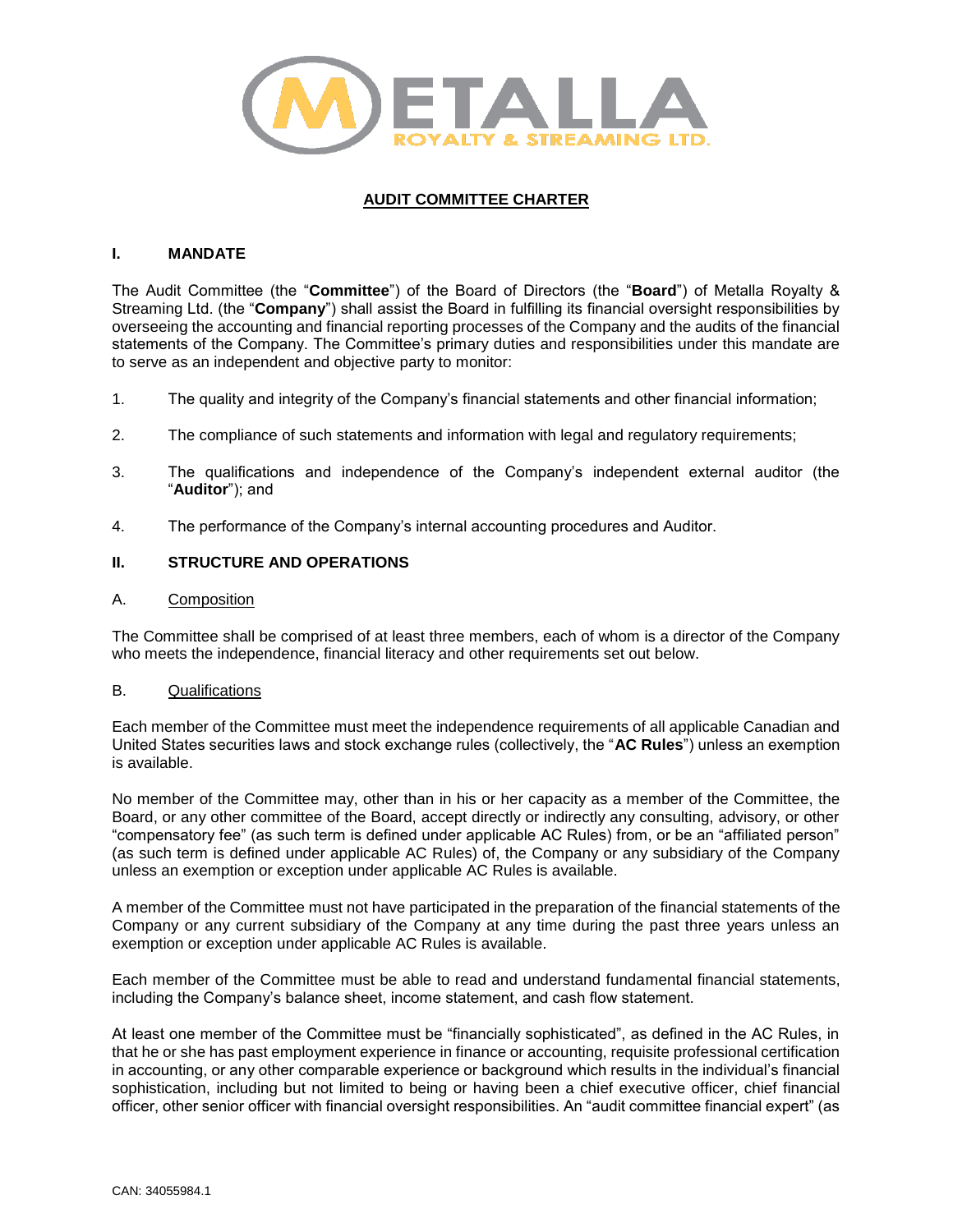such term is defined under Item 407(d)(5)(ii) and (ii) of Regulation S-K) is presumed to qualify as financially sophisticated.

### C. Appointment and Removal

In accordance with the Company's Articles, the members of the Committee shall be appointed by the Board and shall serve until such member's successor is duly elected and qualified or until such member's earlier resignation or removal. Any member of the Committee may be removed, with or without cause, by a majority vote of the Board.

## D. Chair

Unless the Board shall appoint a Chair, the members of the Committee shall designate a Chair by the majority vote of all of the members of the Committee. The Chair shall call, set the agendas for, and chair all meetings of, the Committee.

## E. Sub-Committees

The Committee may form and delegate authority to subcommittees consisting of one or more members when appropriate, including the authority to grant pre-approvals of audit and permitted non-audit services, provided that a decision of such subcommittee to grant a pre-approval shall be presented to the full Committee at its next scheduled meeting.

## F. Meetings

The Committee shall meet as often as is necessary to fulfil its duties respecting the Company's quarterly and annual financial statements but not less than on a quarterly basis as provided in this Charter. The Committee should meet with the Auditor and management annually to review the Company's financial statements in a manner consistent with, and to discharge its duties under, Section III of this Charter.

The Auditor shall be given reasonable notice of, and be entitled to attend and speak at, each meeting of the Committee concerning the Company's annual financial statements and, if the Committee feels it is necessary or appropriate, at every other meeting. On request by the Auditor, the Chair shall call a meeting of the Committee to consider any matter that the Auditor believes should be brought to the attention of the Committee, the Board or the shareholders of the Company.

At each meeting, a quorum shall consist of a majority of the members comprising the Committee.

As part of its goal to foster open communication, the Committee may periodically meet separately with each of management and the Auditor to discuss any matters that the Committee believes would be appropriate to discuss privately.

The Committee may invite to its meetings any director, any manager of the Company, and any other person whom it deems appropriate to consult in order to carry out its responsibilities. The Committee may also exclude from its meetings any person it deems appropriate to exclude in order to carry out its responsibilities.

### **III. DUTIES**

### A. Introduction

The following functions shall be the common recurring duties of the Committee in carrying out its purposes outlined in Section I of this Charter. These duties should serve as a guide with the understanding that the Committee may fulfill additional duties and adopt additional policies and procedures as may be appropriate in light of changing business, legislative, regulatory or other conditions. The Committee shall also carry out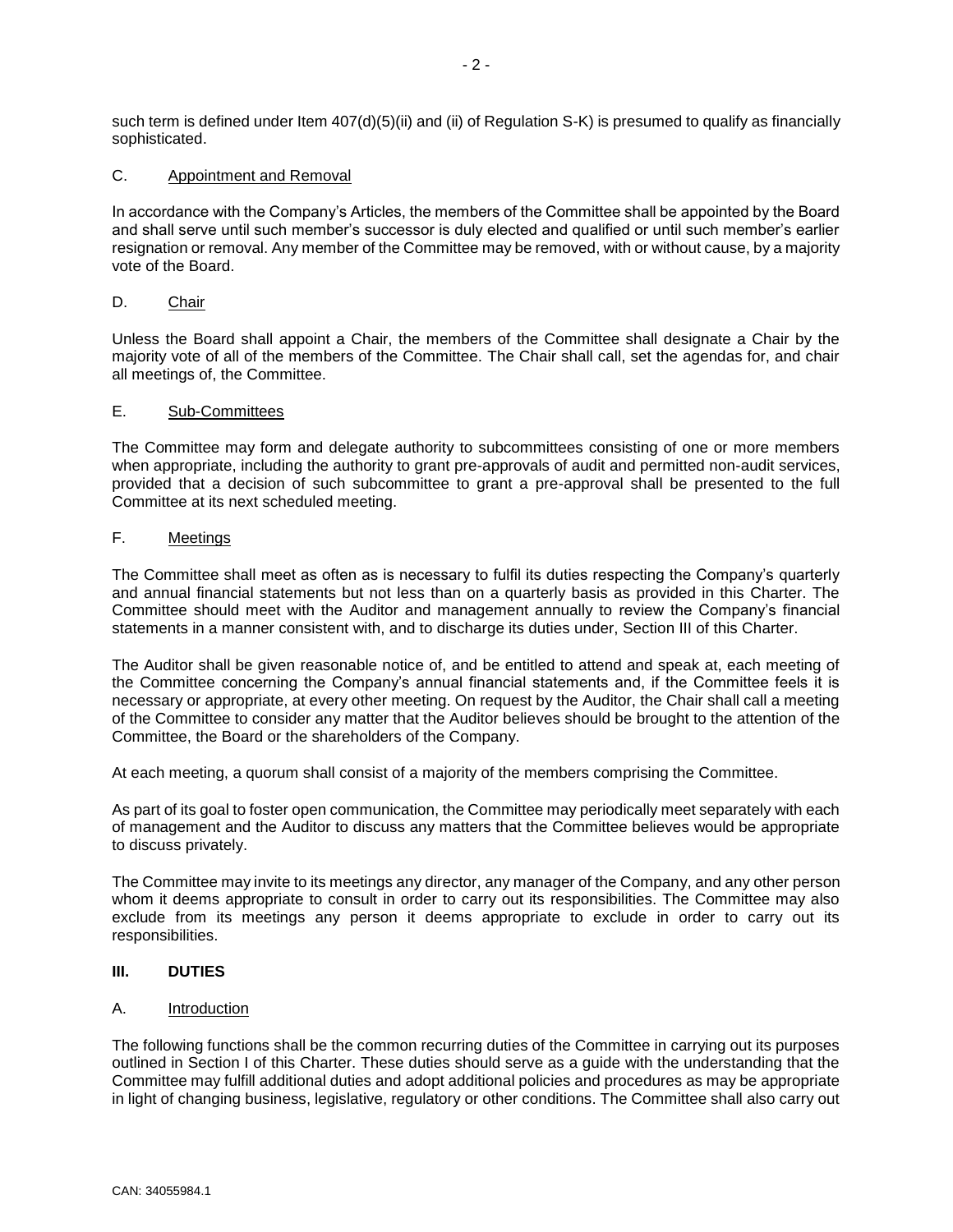any other responsibilities and duties delegated to it by the Board from time to time related to the purposes of the Committee outlined in Section I of this Charter.

The Committee, in discharging its oversight role, is empowered to study or investigate any matter of interest or concern which the Committee in its sole discretion deems appropriate for study or investigation by the Committee.

The Committee shall be given full access to the Company's internal accounting staff, managers, other staff and Auditor as necessary to carry out these duties. While acting within the scope of its stated purpose, the Committee shall have all the authority of, but shall remain subject to, the Board. Notwithstanding the foregoing, the Committee is directly responsible for the appointment, compensation, retention and oversight of the work of the Auditor and any other registered public accounting firm engaged for the purpose of preparing or issuing an audit or performing other audit, review or attest services for the Company.

The Company must provide appropriate funding, as determined by the Committee, for payment of (i) compensation to any registered public accounting firm engaged for the purpose of preparing or issuing an audit report or performing other audit, review or attest services for the Company, (ii) compensation to any independent counsel or other advisors employed by the Committee, and (iii) ordinary administrative expenses of the Committee that are necessary or appropriate in carrying out the Committee's duties.

#### B. Powers and Responsibilities

The Committee will have the following responsibilities and, in order to perform and discharge these responsibilities, will be vested with the powers and authorities set forth below, namely, the Committee shall:

#### *Independence of Auditor*

- 1) Actively engage in a dialogue with the Auditor with respect to any disclosed relationships or services that may impact the objectivity and independence of the Auditor and, obtain a formal written statement from the Auditor setting forth all relationships between the Auditor and the Company.
- 2) Take, or recommend that the Board take, appropriate action to oversee the independence of the Auditor.
- 3) Require the Auditor and any other registered public accounting firm engaged for the purpose of preparing or issuing an audit report or performing other audit, review or attest services for the Company to report directly to the Committee.
- 4) Review and approve the Company's hiring policies regarding partners, employees and former partners and employees of the Auditor and former independent external auditor of the Company.

### *Performance & Completion by Auditor of its Work*

- 5) Be directly responsible for the appointment, compensation, retention and oversight of the work of the Auditor and any other registered public accounting firm engaged (including resolution of disagreements between management and the Auditor or such public accounting firm regarding financial reporting) for the purpose of preparing or issuing an audit report or performing other audit, review or attest services for the Company.
- 6) Review annually the performance of the Auditor, and either appoint a new Auditor or recommend to shareholders that the existing Auditor be re-elected.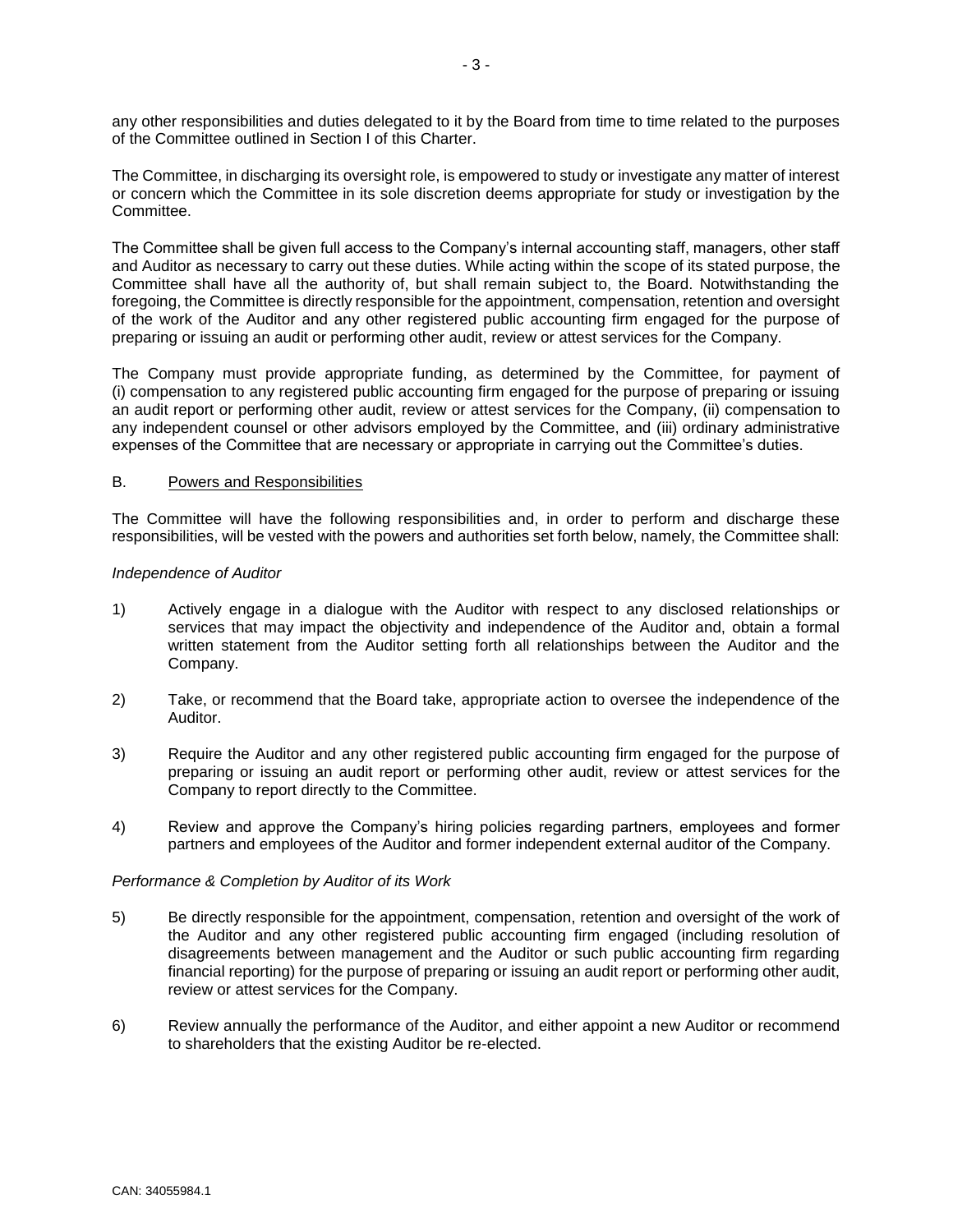- 7) Pre-approve all auditing services and permitted non-audit services (including the fees and terms thereof) to be performed for the Company by the Auditor; provided, however, that pre-approval of services other than audit, review or attest services is not required if such services:
	- (a) constitute, in the aggregate, no more than 5% of the total amount of revenues paid by the Company to the Auditor during the fiscal year in which the services are provided;
	- (b) were not recognized by the Company at the time of the engagement to be non-audit services; and
	- (c) are promptly brought to the attention of the Committee and approved prior to the completion of the audit by the Committee or by one or more members of the Committee to whom authority to grant such approvals has been delegated by the Committee.

### *Preparation of Financial Statements*

- 8) Discuss with management and the Auditor significant financial reporting issues and judgments made in connection with the preparation of the Company's financial statements, including any significant changes in the Company's selection or application of accounting principles, any major issues as to the adequacy of the Company's internal controls and any special steps adopted in light of material control deficiencies.
- 9) Discuss with management and the Auditor any correspondence with regulators or governmental agencies and any employee complaints or published reports which raise material issues regarding the Company's financial statements or accounting policies.
- 10) Discuss with management and the Auditor the effect of regulatory and accounting initiatives as well as off-balance sheet structures on the Company's financial statements.
- 11) Review management's report on, and assess the integrity of, the internal controls over the financial reporting of the Company and monitor the proper implementation of such controls.
- 12) Discuss with management the Company's major financial risk exposures and the steps management has taken to monitor and control such exposures, including the Company's risk assessment and risk management policies.
- 13) Discuss with the Auditor the matters required to be discussed relating to the conduct of any audit, in particular:
	- a) The adoption of, or changes to, the Company's significant auditing and accounting principles and practices as suggested by the Auditor or management.
	- b) Any difficulties encountered in the course of the audit work, including any restrictions on the scope of activities or access to requested information, and any significant disagreements with management.

#### *Public Disclosure by the Company*

 14) Review and recommend to the Board for approval the Company's annual and interim financial statements, annual and interim Management's Discussion and Analysis, Annual Information Form, annual report filed pursuant to the Exchange Act on Form 40-F (or such other form as may apply), future-oriented financial information or pro-forma information, and other financial disclosure in continuous disclosure documents, including within any annual or interim profit or loss press releases, and any certification, report, opinion or review rendered by the external auditor, before the Company publicly discloses such information.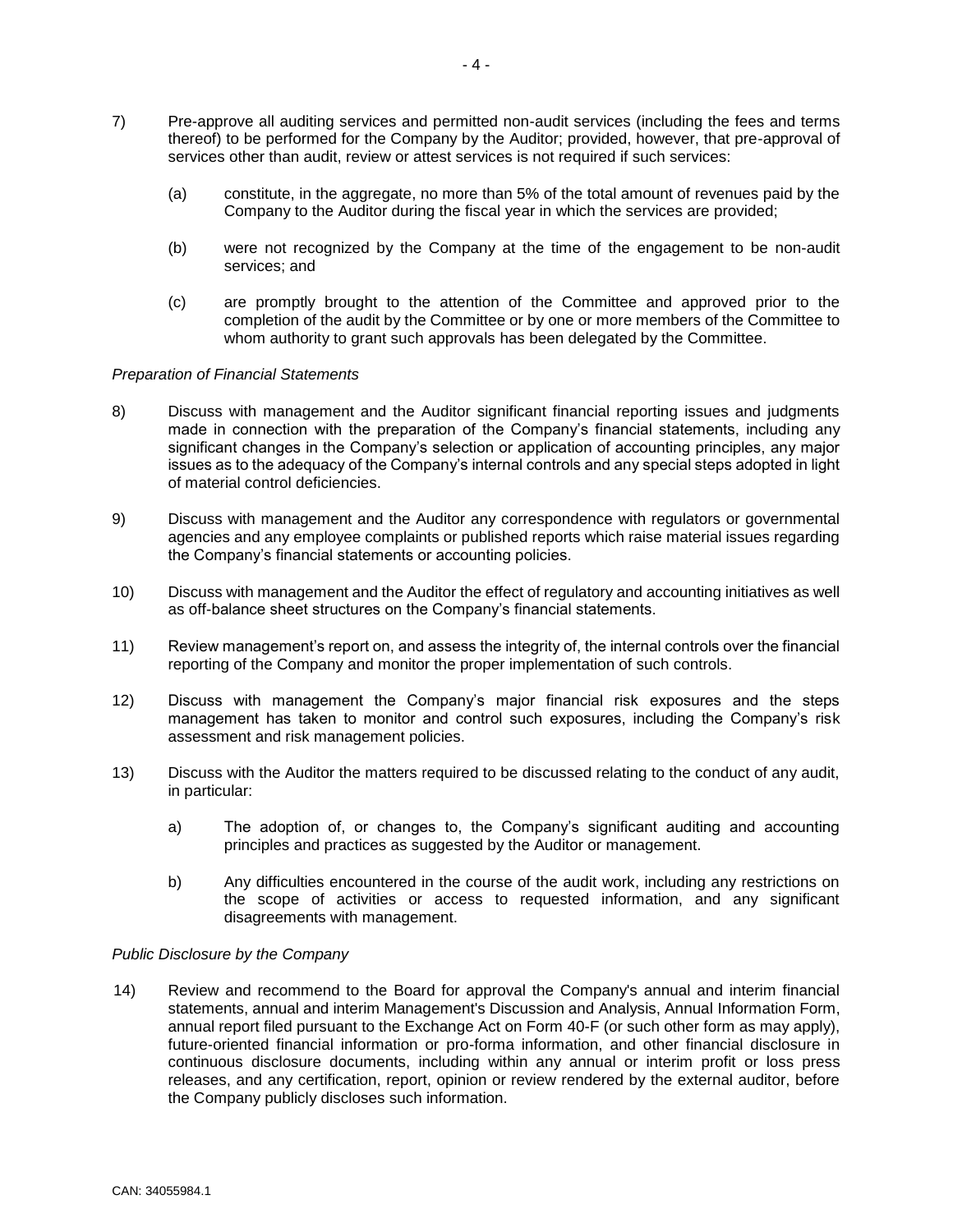- 15). Review the Company's financial reporting procedures and internal controls to be satisfied that adequate procedures are in place for the review of the Company's public disclosure of financial information extracted or derived from its financial statements, other than disclosure described in the previous paragraph, and periodically assessing the adequacy of those procedures.
- 16). Review any disclosures made to the Committee by the Company's Chief Executive Officer and Chief Financial Officer during their certification process of the Company's financial statements and public disclosure about any significant deficiencies in the design or operation of internal controls or material weaknesses therein and any fraud involving management or other employees who have a significant role in the Company's internal controls.

### *Related Party Transactions*

17) Review and approve related party transactions as required under applicable AC Rules.

### *Manner of Carrying Out its Mandate*

- 18) Consult, to the extent it deems necessary or appropriate, with the Auditor but without the presence of management, about the quality of the Company's accounting principles, internal controls and the completeness and accuracy of the Company's financial statements.
- 19) Request any officer or employee of the Company or the Company's outside counsel or Auditor to attend a meeting of the Committee or to meet with any members of, or consultants to, the Committee.
- 20) Have the authority, if it deems it necessary or appropriate, to engage independent legal counsel, and accounting or other advisers to advise the Committee.
- 21) Meet separately, if it deems it necessary or appropriate, with management and the Auditor.
- 22) Make periodic reports to the Board as is necessary or required.
- 23) Review and reassess the adequacy of this Charter annually and recommend any proposed changes to the Board for approval.
- 24) Annually review the Committee's own performance.
- 25) Provide an open avenue of communication between the Auditor and the Board.
- 26). Not delegate these responsibilities other than to one or more independent members of the Committee the authority to pre-approve, which the Committee must ratify at its next meeting, audit and permitted non-audit services to be provided by the Auditor.

### **C. Whistle-Blower Policy**

The Committee shall establish and annually review the procedures for (i) the receipt, retention and treatment of complaints received by the Company regarding accounting, internal accounting controls, or auditing matters, and (ii) the confidential, anonymous submission by employees of the Company of concerns regarding questionable accounting or auditing matters.

### **D. Limitation of Audit Committee's Role**

While the Committee has the responsibilities and powers set forth in this Charter, it is not the duty of the Committee to plan or conduct audits or to determine that the Company's financial statements and